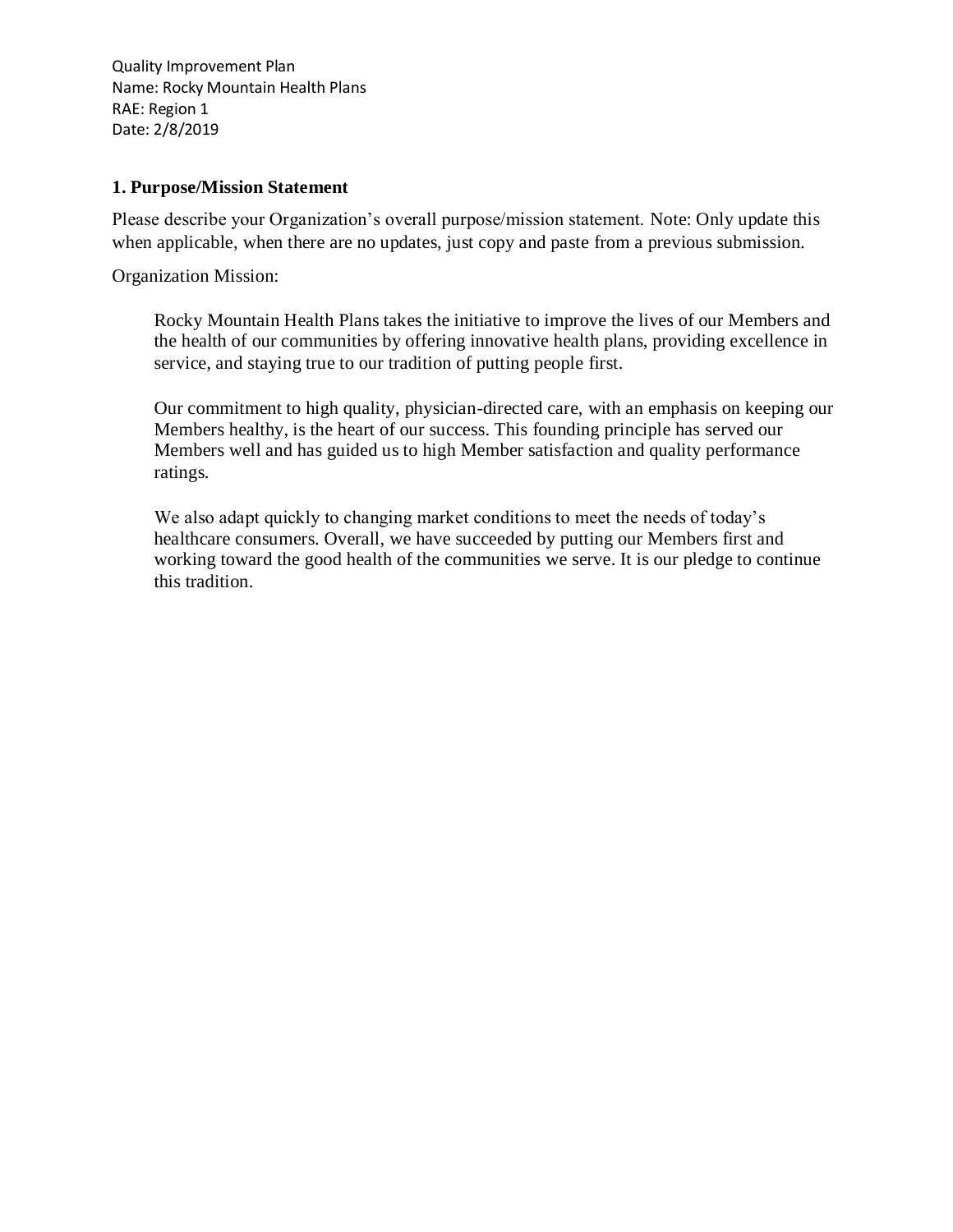# **2. Yearly Objectives/Top Priorities**

Please describe your quality objectives and top priorities for this fiscal year. Note: Only update this when applicable, when there are no updates, just copy and paste from a previous submission.

Quality Objectives

- Improve the quality of all categories of health care, including physical health, behavioral health and social determinants of health provided to the entire population of RMHP Members
- Promote clinical care and services that are delivered in a safe, timely, efficient, effective, equitable, and Member-centered manner
- Respond to the needs and expectations of RMHP internal and external customers by evaluating clinical and service performance relative to meeting those needs and expectations
- Encourage and engage in effective professional peer review
- Support and facilitate health care entities in geographically distinct areas in coordinating the collection and utilization of quality improvement information
- Evaluate and improve the effectiveness of the QI Program by developing action plans based on measured outcomes
- Report results of quality improvement efforts
- Ensure compliance with statutory requirements and accreditation standards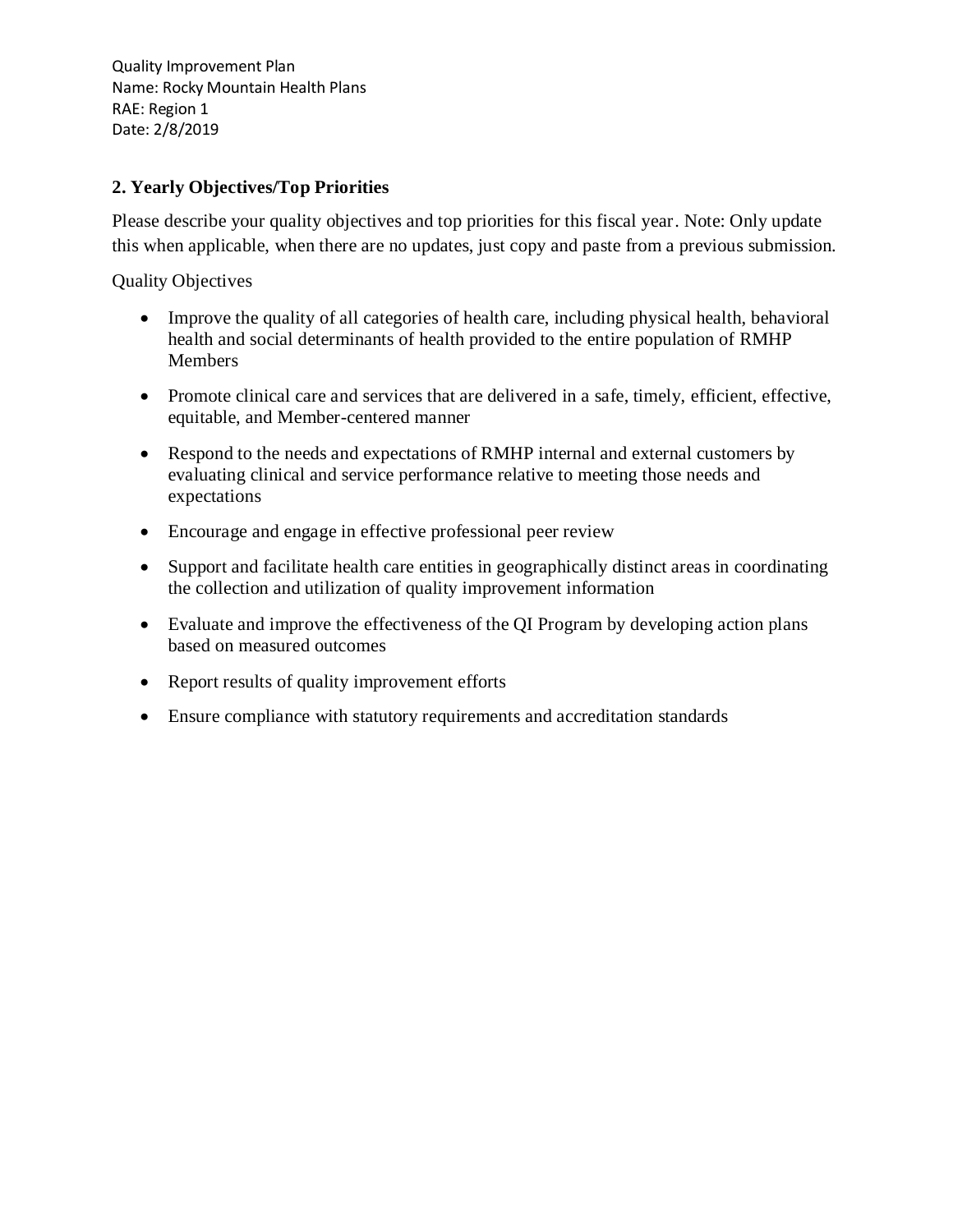Top Priorities for Fiscal Year

- Develop and implement a value-based tiered model for the Behavioral Health network
- Develop and implement a quality assurance oversight program of Behavioral Health network
- Engage Members and Stakeholders in directing and informing performance and quality improvement of the RAE
- Continue to engage in data-driven quality improvement processes at both the practice and RAE-level
- Meet or exceed benchmarks for key performance indicators, Behavioral Health incentive measures and performance improvement projects
- Improve access to high-quality Primary and Behavioral Health Care
- Develop and implement processes to evaluate and incorporate social determinants of health data into whole-person assessment and stratification with connection to resources
- Improve pregnancy-related care
- Improve diabetes-related care
- Improve childhood and adolescent immunizations and well-care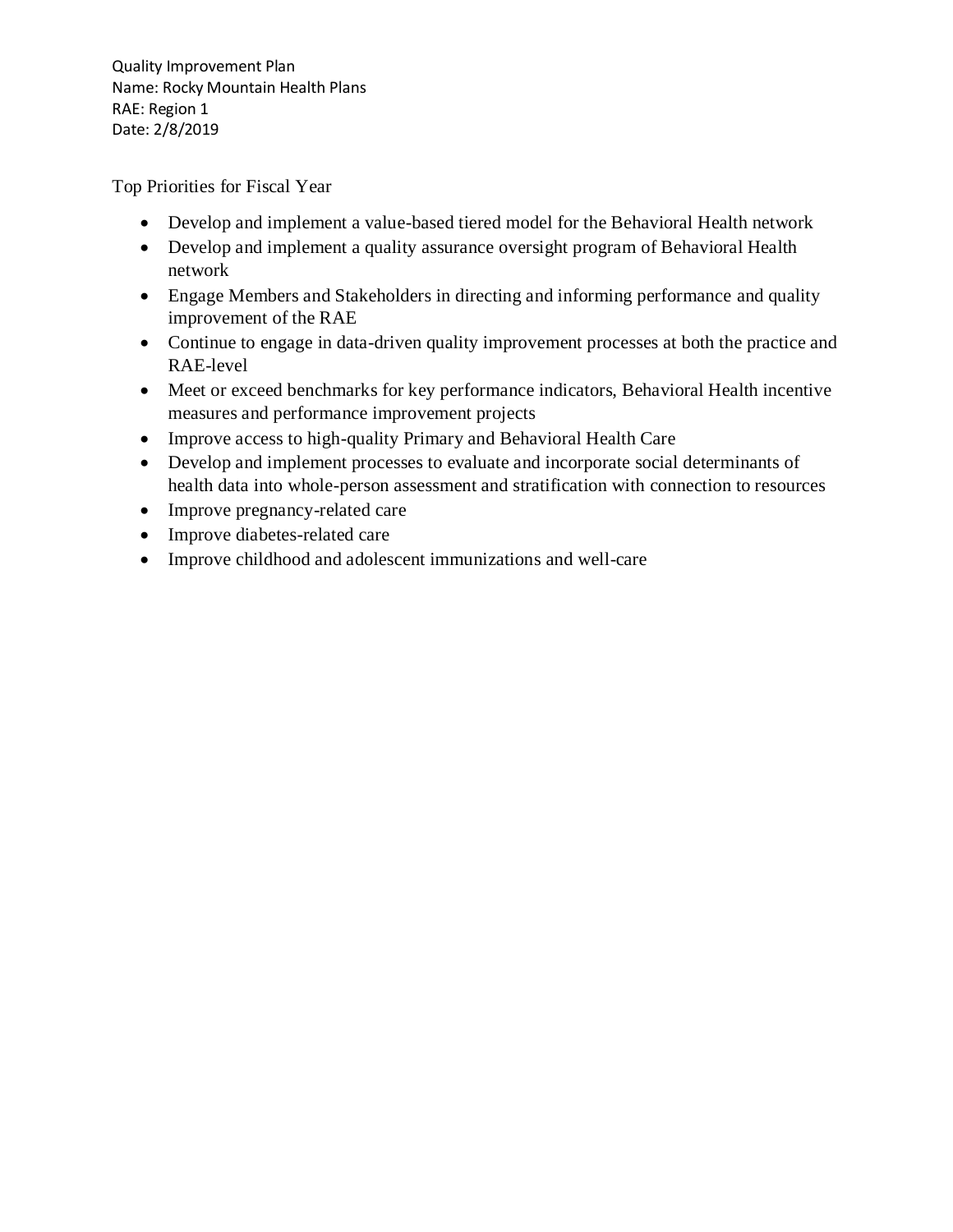## **3. Program Leadership**

Please list the individuals who are in your quality program. Please include their contact information. Note: Only update this when applicable, when there are no updates, just copy and paste from a previous submission.

Chief Clinical Officer, Kevin Fitzgerald, Kevin.Fitzgerald@rmhp.org

The Regional Accountable Entity (RAE) Chief Clinical Officer (CCO) is responsible for defining the overall clinical vision for the organization and provides clinical direction to network management, quality improvement, utilization management and credentialing divisions. The CCO provides medical oversight, expertise and leadership to ensure the delivery of coordinated, cost-effective services and supports for Members. Additionally, the CCO participates in strategy development and the design and implementation of innovative clinical programs and interventions with the Health Neighborhood and Community.

Clinical Program Development and Evaluation Director, Lori Stephenson,

Lori.Stephenson@rmhp.org

The Clinical Program Development and Evaluation Director is responsible for the ongoing development and deployment of Practice Transformation initiatives and other related initiatives. The Director oversees staff of the Practice Transformation Team and the Clinical Outcomes Analysis team. The Clinical Program Development and Evaluation Director is responsible for directing the Clinical Outcome Analysis team for the purpose of clinical program evaluation, ongoing monitoring, and ongoing improvement as well as collaboration with all necessary departments and external entities for the effective development, implementation, and integration of initiatives.

Quality Improvement Director, Maura Cameron, Maura.Cameron@rmhp.org The Quality Improvement Director is responsible for executing the daily functioning of the Quality Improvement Department. The Director oversees credentialing activities, practice quality monitoring, adverse event review, regulatory compliance with quality standards and requirements, NCQA accreditation project management, as well as HEDIS and CAHPS data collection and intervention development to improve performance measures. The Director directs and coordinates all quality improvement activities, ensures alignment with federal and state guidelines and sets internal performance goals and objectives.

## Care Management Director, Sandy Dowd, Sandy.Dowd@rmhp.org

The Care Management Director is responsible for executing the daily functioning of the Care Management Program. The Director oversees all activities related to care management and care coordination, prospective review, concurrent review, retrospective review, and as well as Member appeal, grievances, and complaints. The Care Management Director provides oversight of the development and implementation of quality improvement initiatives performed by the RAE Care Coordination, Utilization Management and Appeals and Grievances staff and participates in interdepartmental quality improvement initiatives.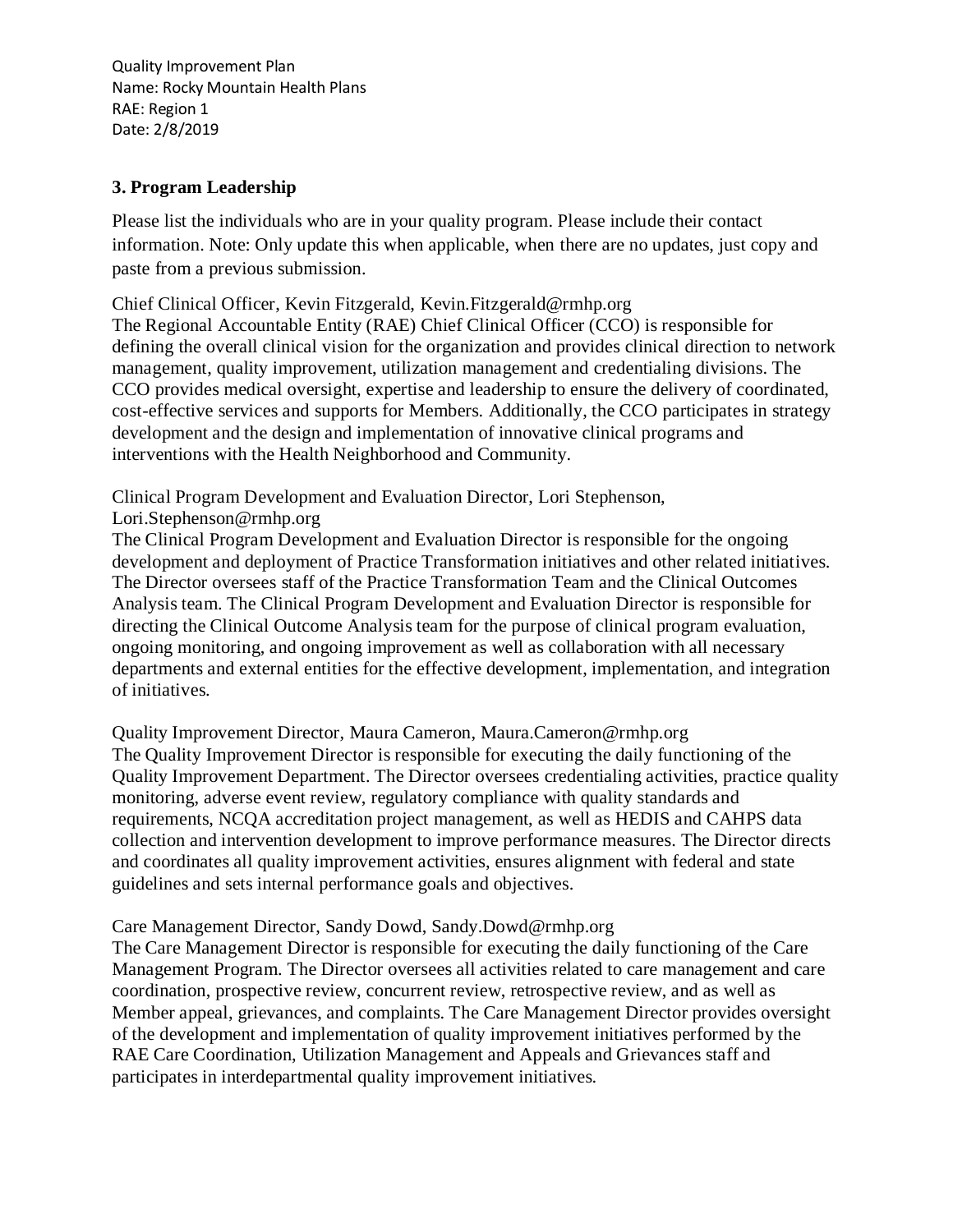Regional Accountable Entity Utilization Management Director, Kila Watkins, Kila.Watkins@rmhp.org

The Regional Accountable Entity Utilization Management Director is responsible for leading and developing the RAE utilization management program and managing the medical review and authorization process. The Director is responsible for overseeing the medical appropriateness and necessity of behavioral health services provided to Members and works closely with the Care Management Director and leads the oversight of prospective and concurrent reviews of services covered by the Capitated Behavioral Health Benefit. The Director is also responsible for analyzing and monitoring utilization trends, identifying problem areas and recommending action plans for resolution.

Provider Network Management Director, Dale Renzi, Dale.Renzi@rmhp.org The Provider Network Management Director is responsible for executing the daily functioning of the Provider Network Management Department. The Director oversees all contractual and administrative activities related to provider networks. This includes provider contracting, provider relations, and contract administration. The Provider Network Management Department works with the provider communities to create a robust provider network that meets and or exceeds the access needs of communities at reasonable rates. The Provider Network Management Director collaborates with the clinical and operational departments related to quality and access standards and actively participates in several QI committees including chairing the Access and Availability Committee and attending the Medical Advisory Council, and the Quality Improvement Committee.

Regional Accountable Entity Program Officer, Meg Taylor, meg.taylor@rmhp.org The RAE Program Officer is responsible and accountable for monitoring all phases of the Regional Accountable Entity Contract in accordance with the work plans or timelines determined by the Department of Health Care Policy and Financing. The Program Officer is responsible for ensuring the completion of all work in accordance with Contract requirements including, but not limited to, ensuring the accuracy, timeliness and completeness of all work. The Program Officer works closely with the Quality Improvement Director, Provider Network Management Director, Care Management Director, RAE Utilization Management Director and Chief Clinical Officer and maintains direct oversight of the Behavioral Health Quality Assurance and Compliance program.

### Customer Service Director, Marci O'Gara, Marci.O'Gara@rmhp.org

The Customer Service Director is responsible for executing the daily functioning of the Customer Service Department. The Customer Service Director oversees all aspects of the RAE OneCall Center and evaluates the quality and effectiveness of the Customer Service Department through routine monitoring of performance measures. The Customer Service Director collaborates with multiple departments to evaluate the Member's health plan experience and actively participates in several QI committees by chairing the Member Experience Advisory Council and attending the Quality Improvement Committee meetings.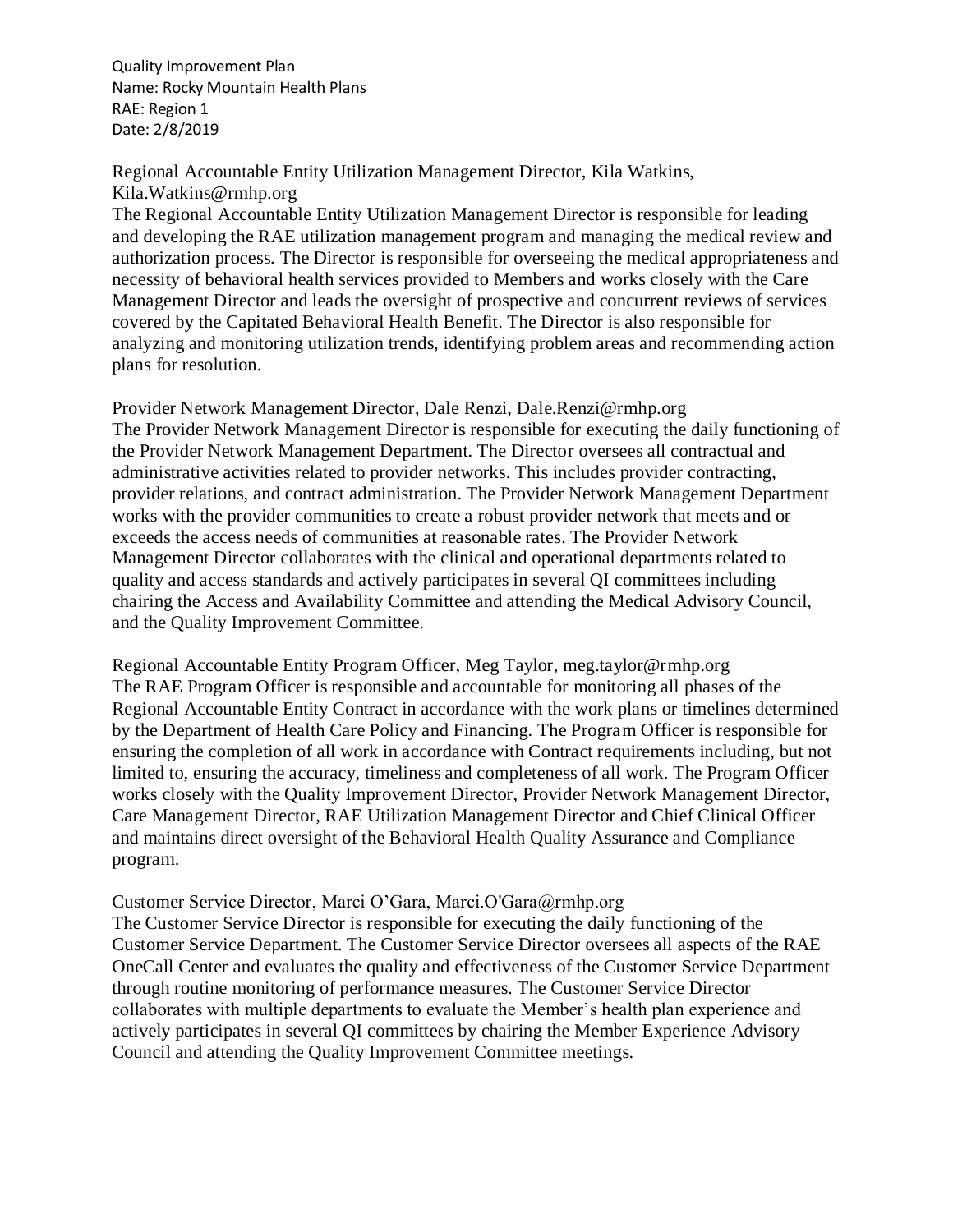Internal Audit Director, Jerry Spomer, Jerry.Spomer@rmhp.org

The Internal Audit Director is responsible for executing the daily functioning of the Internal Audit Department. The Director oversees all activities related to internal financial, operational and compliance audits, fraud investigations and quality assurance processes of new provider contracts and Member plans. The Internal Audit Director participates in collaborative efforts organization wide to improve processes that directly or indirectly impact our Members. Claims Director. The Claims Director is responsible for executing the daily functioning of the Claims Department. The Director oversees all aspects of claims processing including assuring compliance with all state and federal regulatory requirements. The Claims Director participates in collaborative efforts organization wide to improve processes that directly or indirectly affect claims processing for Members. The Director is a Member of the Quality Improvement Committee.

Behavioral Health Compliance & Quality Assurance Analyst, Steven Robinson, steven.robinson@rmhp.org

The Behavioral Health Compliance and Quality Assurance Analyst is responsible for the development and oversight of the compliance and quality of delivery of services of the RAE Capitated Behavioral Health Benefit. This includes oversight of corrective action plans and monitoring of network provider quality, outcomes and access. The Compliance and Quality Assurance Analyst works closely with the RAE Program Officer, the Quality Improvement Director and the Utilization Management Director to evaluate utilization and outcome trends and implement performance improvement initiatives.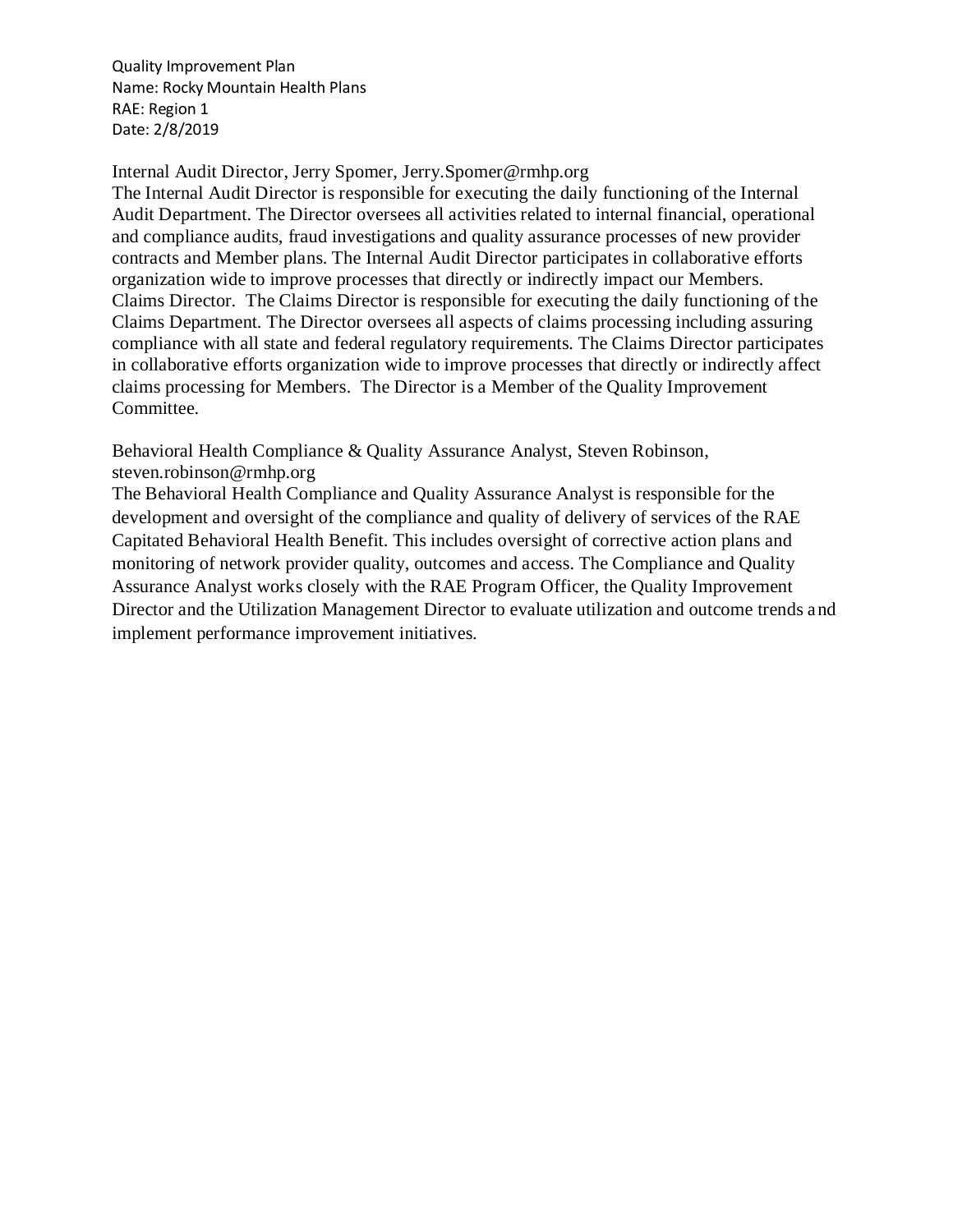Please fill out the following template for all projects that are associated with the programs listed in the gray boxes.

| Goal                                                                              | Fiscal Year 2019 Objective(s)                                                                                                                                                                                   | <b>Targeted Due Date</b> | Update |
|-----------------------------------------------------------------------------------|-----------------------------------------------------------------------------------------------------------------------------------------------------------------------------------------------------------------|--------------------------|--------|
| <b>Collection and Submission of Performance Measurement Data</b>                  |                                                                                                                                                                                                                 |                          |        |
| Regional<br>Accountable<br>Entity,<br>Performance<br>Improvement<br>Project (PIP) | Improve the rate of depression screenings<br>in a primary care setting and follow-up<br>with a behavioral health provider<br>following a positive screening                                                     | 6/30/2020                |        |
| Regional<br>Accountable<br>Entity, (PIP)                                          | Improve well-child visits for children for<br>Medicaid Members ages 15 -18 years old                                                                                                                            | 6/30/2020                |        |
| Child Health Plan<br>$Plus (CHP+) PIP$                                            | Improve well-child visits for children for<br>CHP+ Members ages 15 -18 years old                                                                                                                                | 6/30/2020                |        |
| Prime PIP                                                                         | Increase the percentage of adult Prime<br>Members who receive effective<br>pharmacolotherapy for opioid use<br>disorder (OUD) or alcohol use disorder<br>(AUD) within 60 days of diagnosis of an<br>OUD or AUD. | 6/30/2020                |        |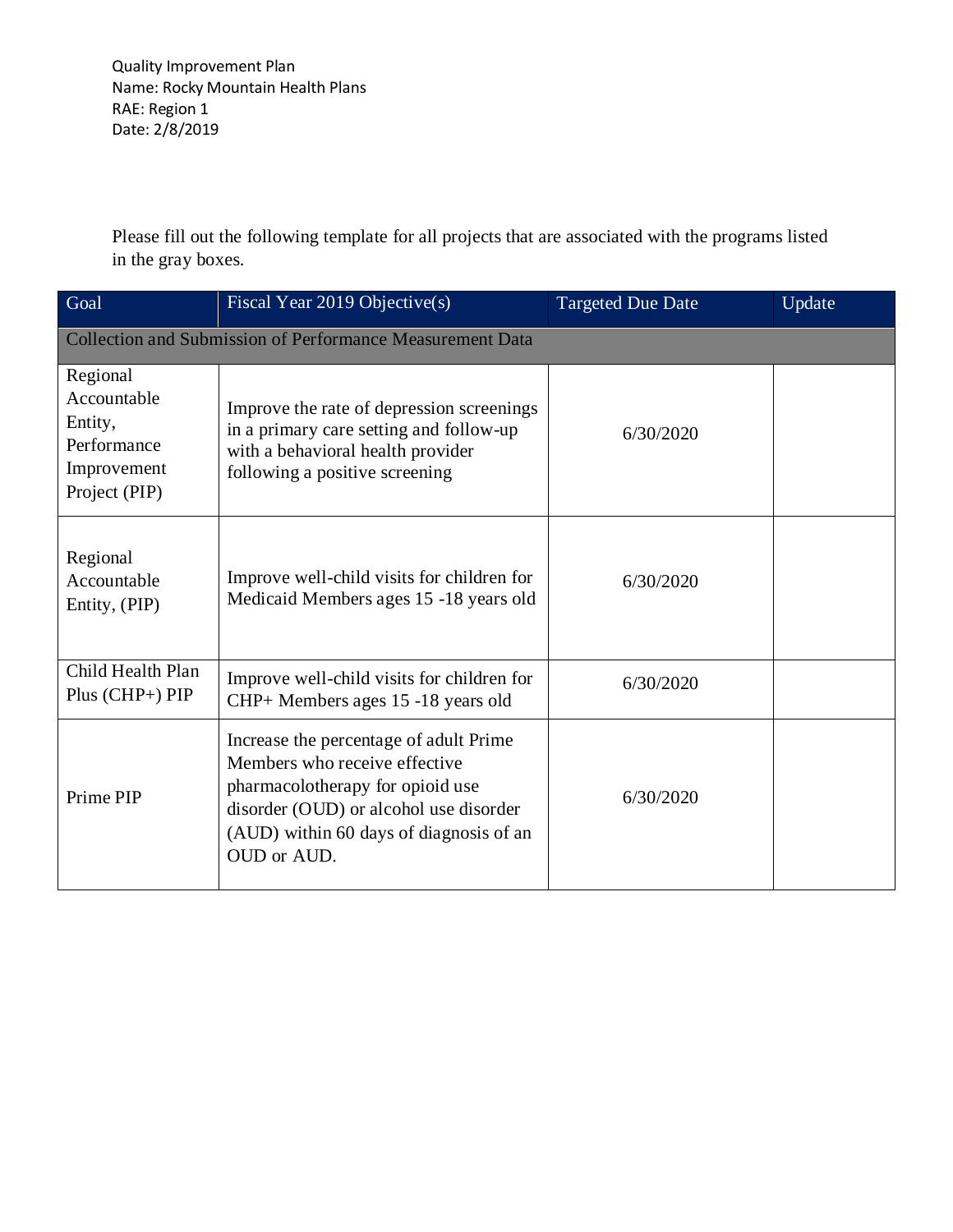| <b>RAE</b> Population<br>Health Plan                                               | Develop a population health reporting<br>template that allows us to meaningfully<br>assess                                                                                                                                                                                    | Quarterly                          |  |
|------------------------------------------------------------------------------------|-------------------------------------------------------------------------------------------------------------------------------------------------------------------------------------------------------------------------------------------------------------------------------|------------------------------------|--|
| <b>ACHM</b> Program<br>Performance                                                 | Evaluate screening volume, connection<br>to navigation and other relevant program<br>metrics to assess compliance with CMS<br>specifications                                                                                                                                  | Quarterly                          |  |
| Population<br>Assessment                                                           | Conduct a system-wide population<br>assessment of the needs of our population<br>and the resources allocated to address<br>those needs                                                                                                                                        | Annual (specific deadline)<br>TBD) |  |
| Rocky Mountain<br><b>Health Plans</b><br>Quality<br>Improvement<br>Program (RQUIP) | <b>Improve BH</b> access to Members<br>with SUD related utilization<br>Increase number of members<br>connected to a PCMP<br>Address members social<br>determinants of health<br>Improve coordination of care to<br>address members with needs<br>across the domains of health | Ongoing                            |  |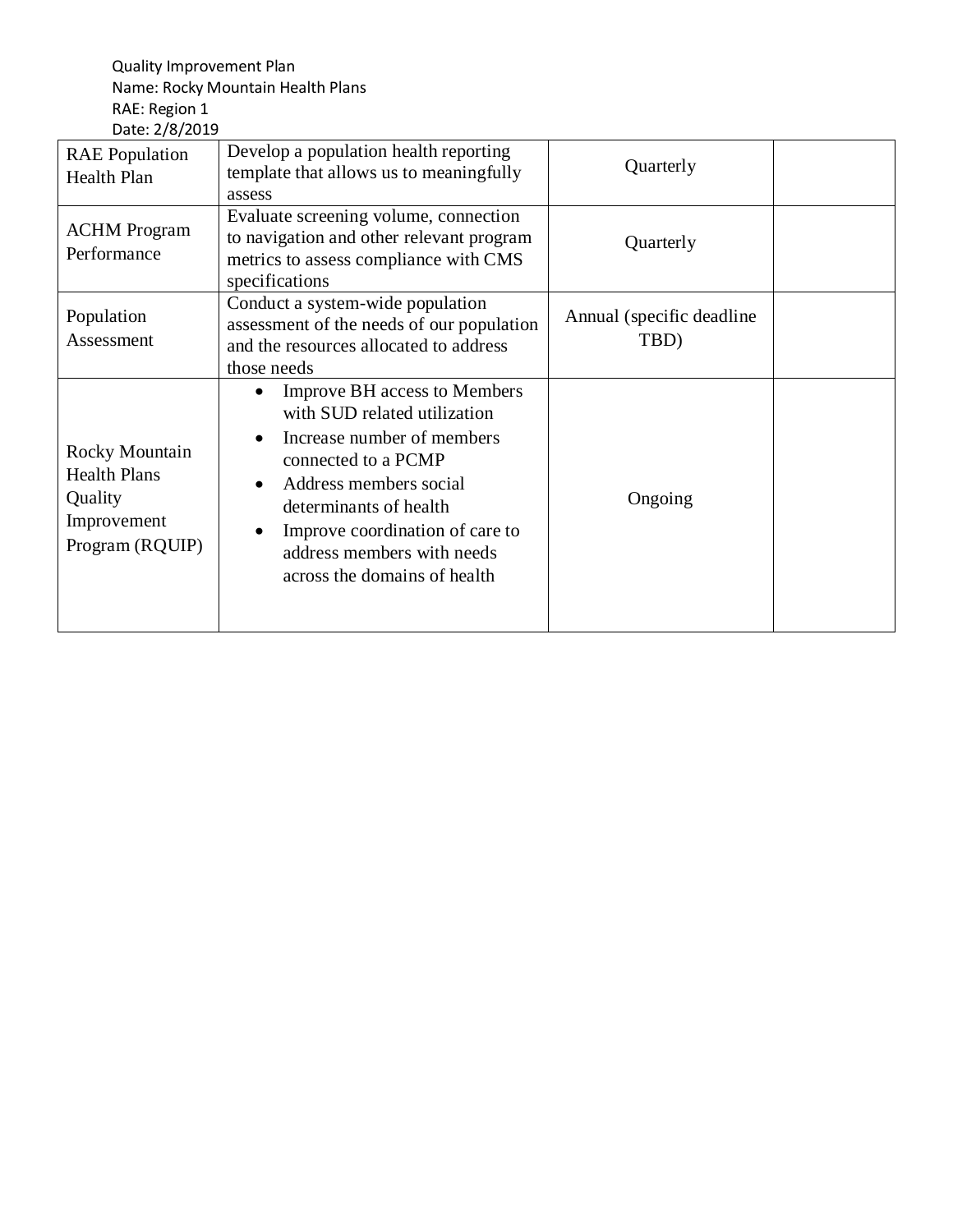| Member Experience of Care                                        |                                                                                                                                                                                                                                                                                                  |                    |  |
|------------------------------------------------------------------|--------------------------------------------------------------------------------------------------------------------------------------------------------------------------------------------------------------------------------------------------------------------------------------------------|--------------------|--|
| <b>Behavioral Health</b><br>Focus Groups                         | <b>Facilitate Member and Provider focus</b><br>groups throughout Region 1 regarding<br>BH services. Identify gaps in care and<br>quality of services                                                                                                                                             | Winter/Spring 2019 |  |
| Culturally<br><b>Competent Care</b><br><b>Provider Trainings</b> | Offer disability competent care trainings<br>to our RAE provider network, to enhance<br>the experience of care for members with<br>disabilities                                                                                                                                                  | Ongoing            |  |
| <b>Provider Attributes</b><br><b>Survey Program</b>              | Collect in-depth information about the<br>Primary Care and Behavioral Health<br>Network to: identify gaps in care,<br>provide up-to-date information about the<br>network to Members, deliver whole-<br>person focused information to Members<br>about the Network and promote Member-<br>choice | Quarterly          |  |
| <b>Under and Over Utilization of Services</b>                    |                                                                                                                                                                                                                                                                                                  |                    |  |
| Gaps in Care<br>Reporting                                        | Decrease service gap closures by<br>reporting to Primary Care Practices the<br>need of services to Members related to<br>pregnancy, diabetes care, breast cancer<br>screening, cervical cancer screening,<br>child and adolescent immunizations and<br>well care visits                          | Ongoing            |  |
| <b>Quality of Care Concerns</b>                                  |                                                                                                                                                                                                                                                                                                  |                    |  |
| <b>Behavioral Health</b><br><b>Quality Assurance</b><br>Program  | Create and maintain quality assurance<br>processes to ensure quality of care<br>concerns are addressed and inform the<br><b>Behavioral Health network</b>                                                                                                                                        | 5/1/2019           |  |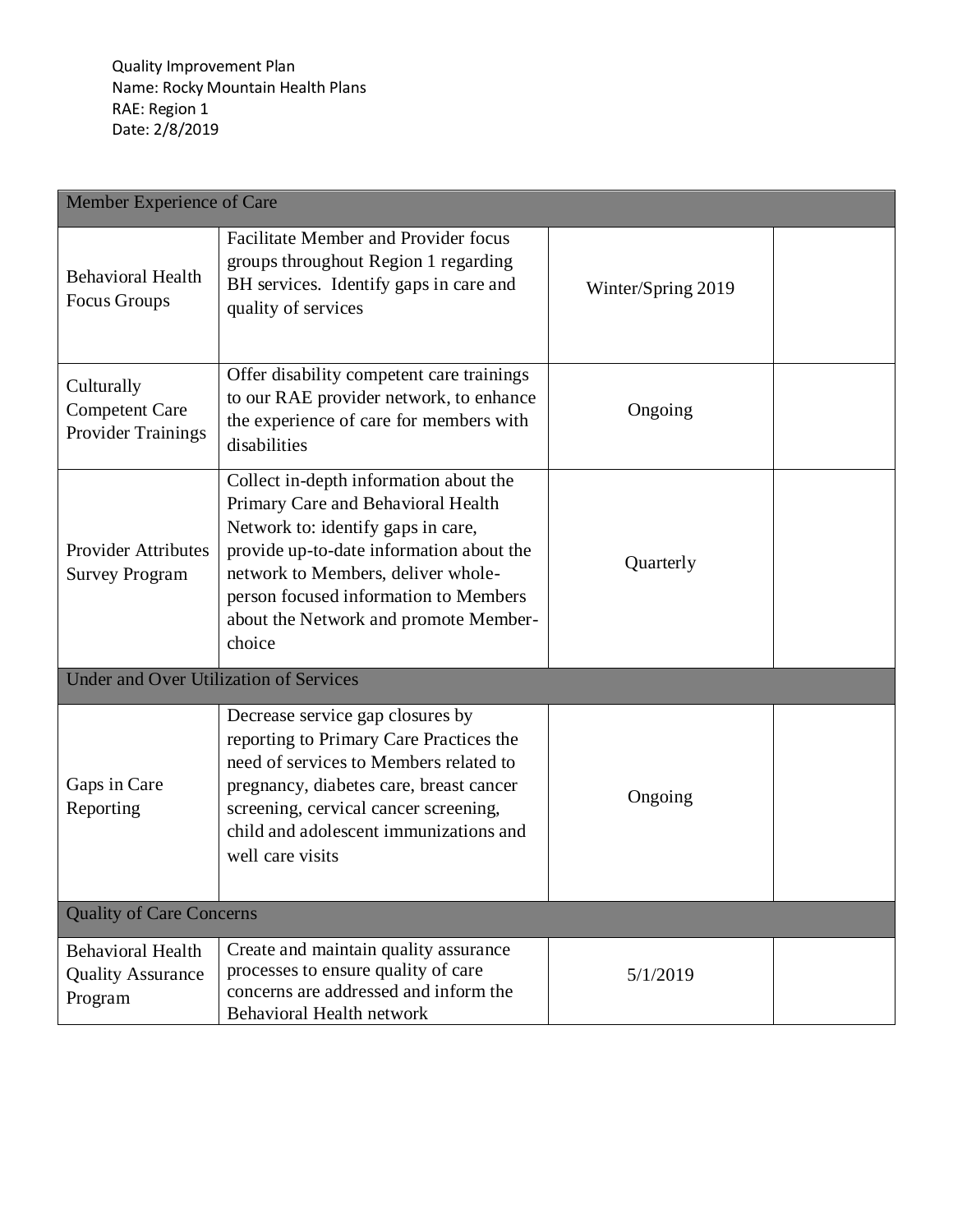| <b>External Quality Review</b>                  |                                           |           |  |
|-------------------------------------------------|-------------------------------------------|-----------|--|
| <b>Health Services</b><br><b>Advisory Group</b> | Annual Onsite Review for RAE and<br>Prime | 1/29/2019 |  |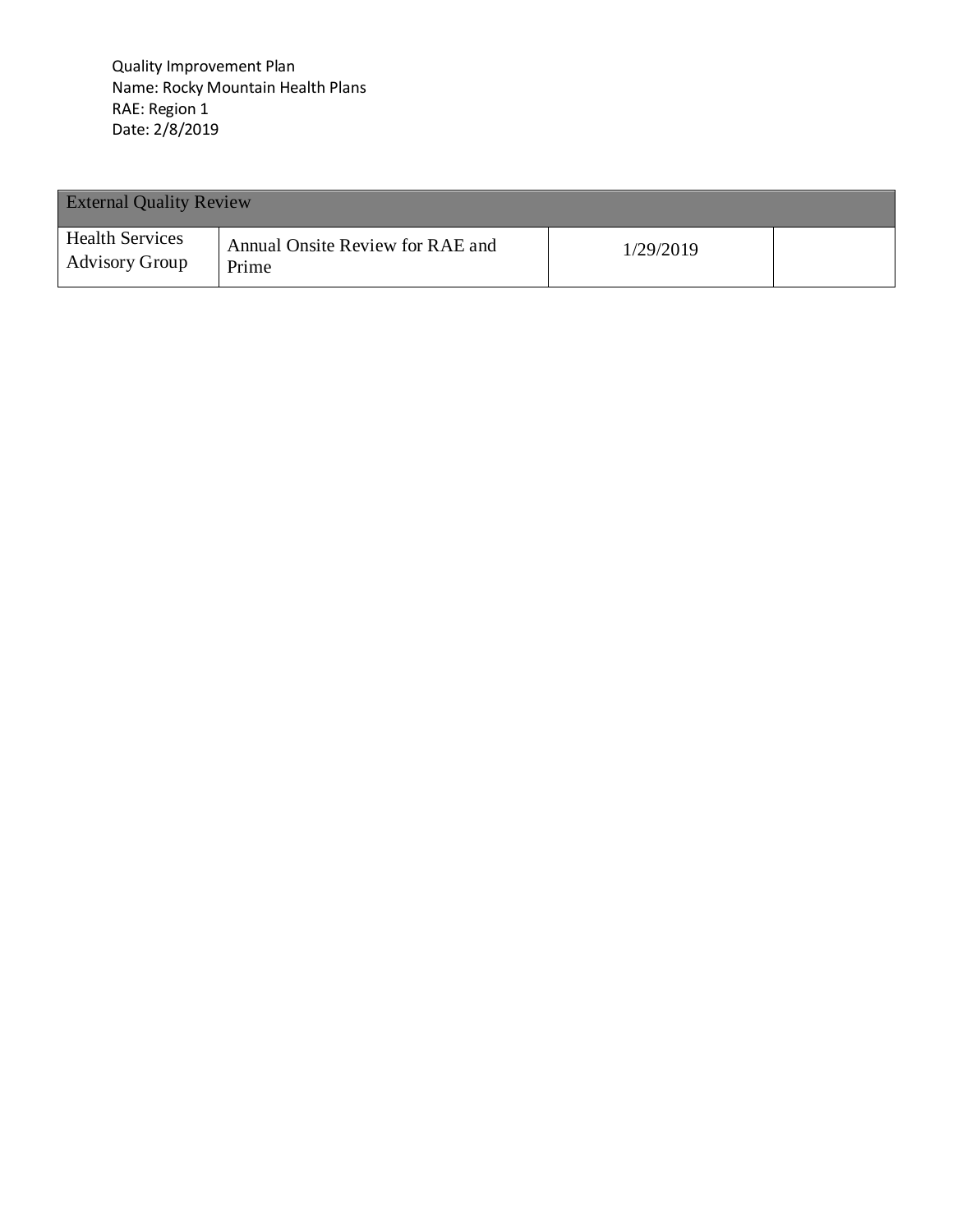| <b>Advisory Committees and Learning Collaboratives</b> |                                                                                                                                                                                                                                                                                                                                                                                                                                                                                     |                          |  |
|--------------------------------------------------------|-------------------------------------------------------------------------------------------------------------------------------------------------------------------------------------------------------------------------------------------------------------------------------------------------------------------------------------------------------------------------------------------------------------------------------------------------------------------------------------|--------------------------|--|
| Member Advisory<br>Councils (MACs)                     | 2019 objectives for the Western Slope<br>MAC include:<br>Implement member engagement<br>metrics<br>Place members on accountable<br>communities committees<br>Continue local outreach events<br>Outreach to tribes<br>2019 objectives for the Larimer County<br>MAC include:<br>Continue Member outreach<br>activities<br>Provided Education about<br><b>Behavioral Health Benefit</b><br>Implement an enhanced process<br>for member material testing /<br>review                   | Quarterly/Every 2 Months |  |
| Deaf advocacy<br>Groups                                | 2019 objectives for the Bridging<br>Communications groups include:<br>Produce and distribute provider<br>$\bullet$<br>video on Deaf culture<br>Facilitate a second Deaf Access<br>Conference on the Western Slope<br>Participate in Rural Interpreting<br>Services Project pilot (RISP)<br><b>Advisory Council</b><br>Follow interpreter legislation and<br>advocate for remote participation<br>opportunities<br>Continue outreach to other Deaf<br>individuals about ACC Phase II | Every 2 Months           |  |